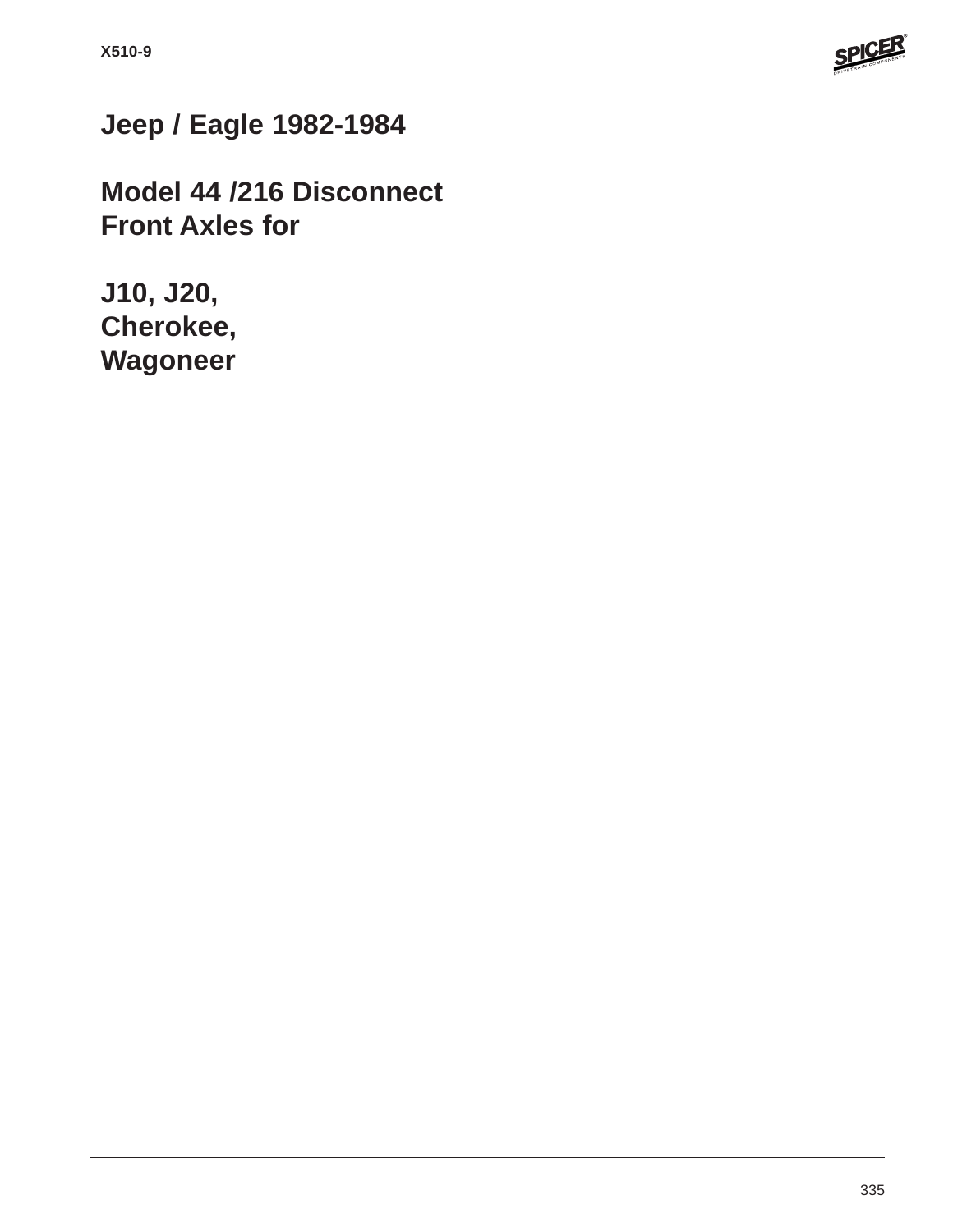

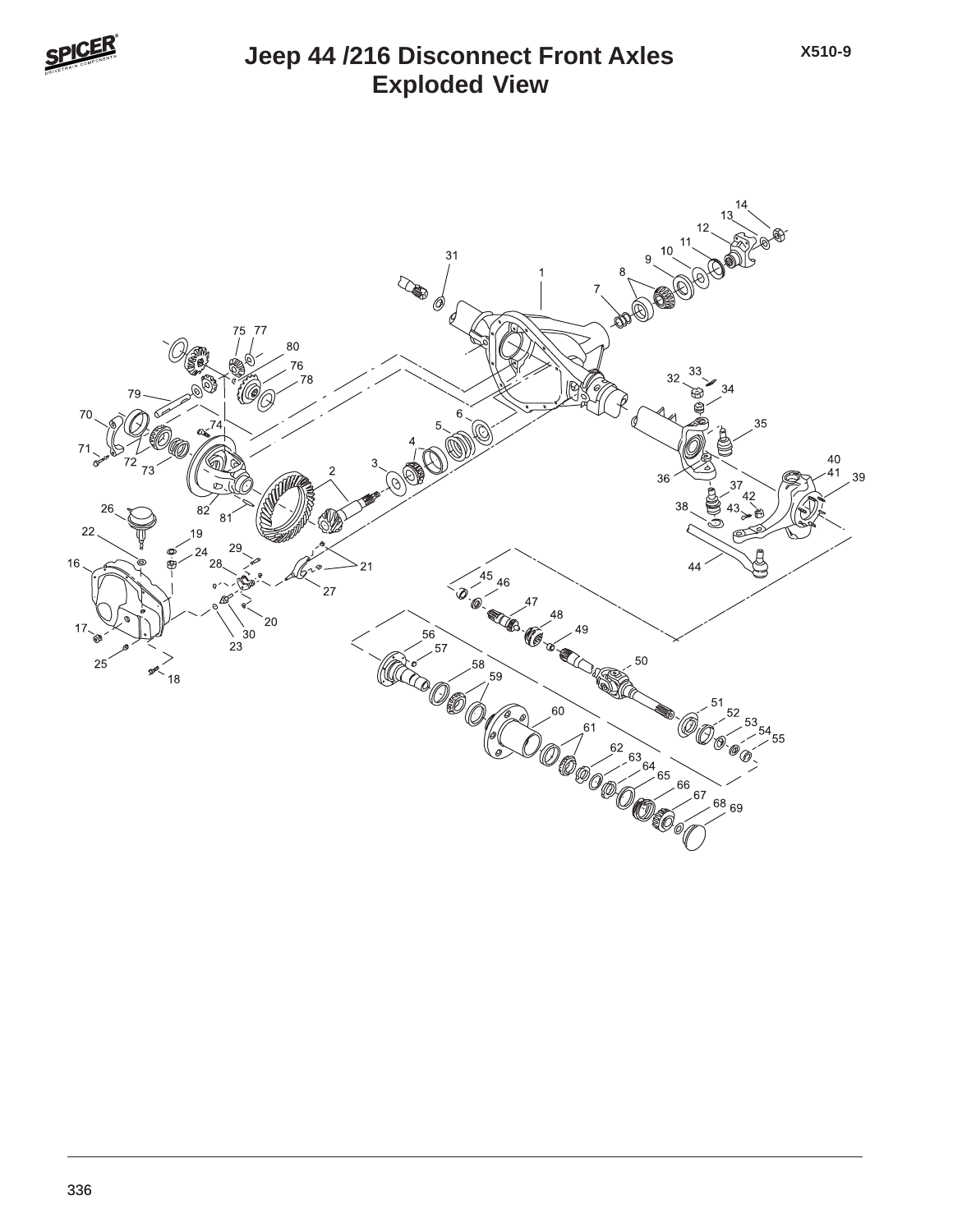## **Parts Listing Jeep 44 /216 Disconnect Front Axles**



| <b>ITEM</b><br>NO. | <b>PART</b><br><b>NUMBER</b> | <b>DESCRIPTION</b>                                  | <b>ITEM</b><br>NO. | <b>PART</b><br><b>NUMBER</b> | <b>DESCRIPTION</b>                                        |  |  |  |
|--------------------|------------------------------|-----------------------------------------------------|--------------------|------------------------------|-----------------------------------------------------------|--|--|--|
| 1                  | $- (3)$                      | Housing - Axle Service                              | 38                 | 35928                        | Snap Ring                                                 |  |  |  |
| 2                  | $-$ (1)                      | Drive Pinion & Gear Assembly                        | 39                 | 36326-2                      | $Bolt - Hex$                                              |  |  |  |
| 3                  | 30764                        | Slinger - Inner Pinion Bearing                      | 40                 | 38532                        | <b>Right Knuckle</b>                                      |  |  |  |
| 4                  | 706031X                      | KIT - Inner Pinion Bearing                          | 41                 | 38534                        | Left Knuckle                                              |  |  |  |
|                    | 706376X                      | PKG - Diff & Pinion Bearing Shim                    | 42                 | $- (3)$                      | Nut - Hex Slotted                                         |  |  |  |
|                    |                              | (inc items 5, 7, 13, 14, 73)                        | 43                 | $- (3)$                      | <b>Cotter Pin</b>                                         |  |  |  |
|                    | 706358X                      | PKG - Pinion Bearing Shim                           | 44                 | $- (5)$                      | Tie Rod Assembly                                          |  |  |  |
|                    |                              | (inc items 5, 7, 13, 14)                            | 45                 | 565983                       | <b>Bearing</b>                                            |  |  |  |
| 5                  |                              | Inner Pinion Bearing Shims                          | 46                 | 40191                        | Seal                                                      |  |  |  |
|                    |                              | (see shim packages)                                 | 47                 | 40173                        | Shaft - Output                                            |  |  |  |
| 6                  | 30765                        | Baffle - Pinion Bearing                             | 48                 | 42998                        | Collar - Clutch                                           |  |  |  |
| $\overline{7}$     |                              | Outer Pinion Bearing Shims                          | 49                 | 565985                       | <b>Bearing</b>                                            |  |  |  |
|                    |                              | (see shim packages)                                 | 50                 | $-$ (1)                      | Shaft & Joint Assembly                                    |  |  |  |
| 8                  | 706030X                      | KIT - Outer Pinion Bearing                          | 51                 | 36364                        | Slinger - Spindle Yoke                                    |  |  |  |
| 9                  | 13575                        | Slinger - Outer Pinion Bearing                      |                    | 706527X                      | KIT - Spindle Seal & Bearing (52-55)                      |  |  |  |
| 10                 | 39118                        | Seal - Pinion Oil                                   |                    | 706570X                      | KIT - Spindle (non-disco side)                            |  |  |  |
| 11                 | 41498                        | Slinger - End Yoke                                  |                    |                              | (inc items 52, 53, 54, 55, 56)                            |  |  |  |
| 12                 | 2-4-8091-1X                  | End Yoke Assembly (inc 11)                          |                    | 707013X                      | KIT - Spindle (disco side)                                |  |  |  |
| 13                 | 30186                        | Washer - Pinion Nut                                 |                    |                              | (inc items 52, 53, 54, 55, 56)                            |  |  |  |
| 14                 | 30185                        | Pinion Nut                                          | 52                 | 38128                        | Oil Seal                                                  |  |  |  |
|                    | 707008X                      | KIT - Carrier Cover (inc 16-25)                     | 53                 | 38106                        | Spacer - Wheel Bearing Spindle                            |  |  |  |
|                    | 707005X                      | KIT - Small Parts (inc 18-25 & RTV)                 | 54                 | 36361                        | Oil Seal (block vee)                                      |  |  |  |
|                    | 707006X                      | KIT - Motor Assy' (inc 18-26 & RTV)                 | 55                 | 550759                       | Needle Bearing (non-disco side)                           |  |  |  |
|                    | 707007X                      | KIT - Shift Fork (inc 18-25 & 27-30)                |                    | 40608                        | Retainer - Oil Seal (disco side)                          |  |  |  |
| 16                 | 40189                        | <b>Carrier Cover</b>                                | 56                 | 38428                        | Spindle - Wheel Bearing                                   |  |  |  |
| 17                 | 36918                        | Plug - Carrier Cover                                | 57                 | 35704                        | Nut - Brake Mounting                                      |  |  |  |
| 18                 | 34279                        | Bolt - Carrier Cover (qty 10)                       | 58                 | 36366                        | Oil Seal                                                  |  |  |  |
| 19                 | 500360-15                    | Lockwasher                                          | 59                 | 706074X                      | KIT - Inner Wheel Bearing                                 |  |  |  |
| 20                 | 40182                        | Snap Rings                                          | 60                 | $- (3)$                      | Hub and Rotor Assembly                                    |  |  |  |
| 21                 | 621059                       | Clip - Shift Fork                                   | 61                 | 706111X                      | KIT - Outer Wheel Bearing                                 |  |  |  |
| 22                 | 40701                        | Gasket                                              | 62                 | 21588X                       | Nut & Pin Assembly - Inner Lock                           |  |  |  |
| 23                 | 40691                        | Gasket<br>$Nut - Hex$                               | 63                 | 36569                        | Lock Nut                                                  |  |  |  |
| 24<br>25           | 40187                        | $Nut - Hex$                                         | 64<br>65           | 31139<br>32589               | Nut - Wheel Bearing Adjusting<br>Plate - Spring Retaining |  |  |  |
| 26                 | 40184<br>40732               |                                                     |                    | 35218                        | Spring - Pressure                                         |  |  |  |
| 27                 | 40177                        | <b>Motor Assembly</b><br><b>Shift Fork Assembly</b> | 66<br>67           | 42667                        | Gear-Axle Drive                                           |  |  |  |
| 28                 | 40178                        | Lever and Sleeve Assembly                           | 68                 | 31624                        | Snap Ring                                                 |  |  |  |
| 29                 | 40190                        | Pin – Grooved                                       | 69                 | 31552                        | Hub Cap                                                   |  |  |  |
| 30                 | 40180                        | Stud - Linkage                                      | 70                 | $- (3)$                      | Differential Bearing Cap                                  |  |  |  |
| 31                 | $-$ (2)                      | Seal/Guide Tube (non-disco side)                    | 71                 | 48632-1                      | Bolt - Differential Bearing Cap                           |  |  |  |
|                    | 706575X                      | KIT - Right Knuckle Assembly                        | 72                 | 706032X                      | KIT - Differential Bearing                                |  |  |  |
|                    |                              | (inc 32,33,34,35,36,37,38,39,40)                    | 73                 | 706086X                      | PKG - Differential Bearing Shim                           |  |  |  |
|                    | 706576X                      | KIT - Left Knuckle Assembly                         | 74                 | 30187                        | Bolt - Drive Gear (qty 10)                                |  |  |  |
|                    |                              | (inc 32,33,34,35,36,37,38,39,41)                    | 75                 | 17717                        | Pinion - Differential                                     |  |  |  |
|                    | 706116X                      | KIT - Socket Assembly (inc 32-38)                   | 76                 | 40194                        | Gear - Differential                                       |  |  |  |
| 32                 | 35416                        | Nut - Hex Slotted                                   | 77                 | 13338-3                      | Thrustwasher - Differential Pinion                        |  |  |  |
| 33                 | 500024-6                     | <b>Cotter Pin</b>                                   | 78                 | 40196                        | Thrustwasher - Differential Gear                          |  |  |  |
| 34                 | 35417                        | Adjusting Split Ring                                | 79                 | 39194                        | Shaft - Differential                                      |  |  |  |
| 35                 | 40112                        | Socket Assembly                                     | 80                 | 42570                        | Snap Ring                                                 |  |  |  |
| 36                 | 35566                        | Nut - Hex Jam                                       | 81                 | 13449                        | Lock - Differential Shaft                                 |  |  |  |
| 37                 | 40113                        | Socket Assembly                                     | 82                 | $- (4)$                      | Case - Differential                                       |  |  |  |
|                    |                              |                                                     |                    |                              |                                                           |  |  |  |
|                    |                              |                                                     |                    |                              |                                                           |  |  |  |
|                    |                              |                                                     |                    |                              |                                                           |  |  |  |

(1) See "Bill of Material Table" on next page

(2) See "Variable Parts Table" within this section

(3) Contact Vehicle Manufacturer

(4) Not Sold Separately

(5) See Spicer Chassis Catalog for part number and additional steering parts